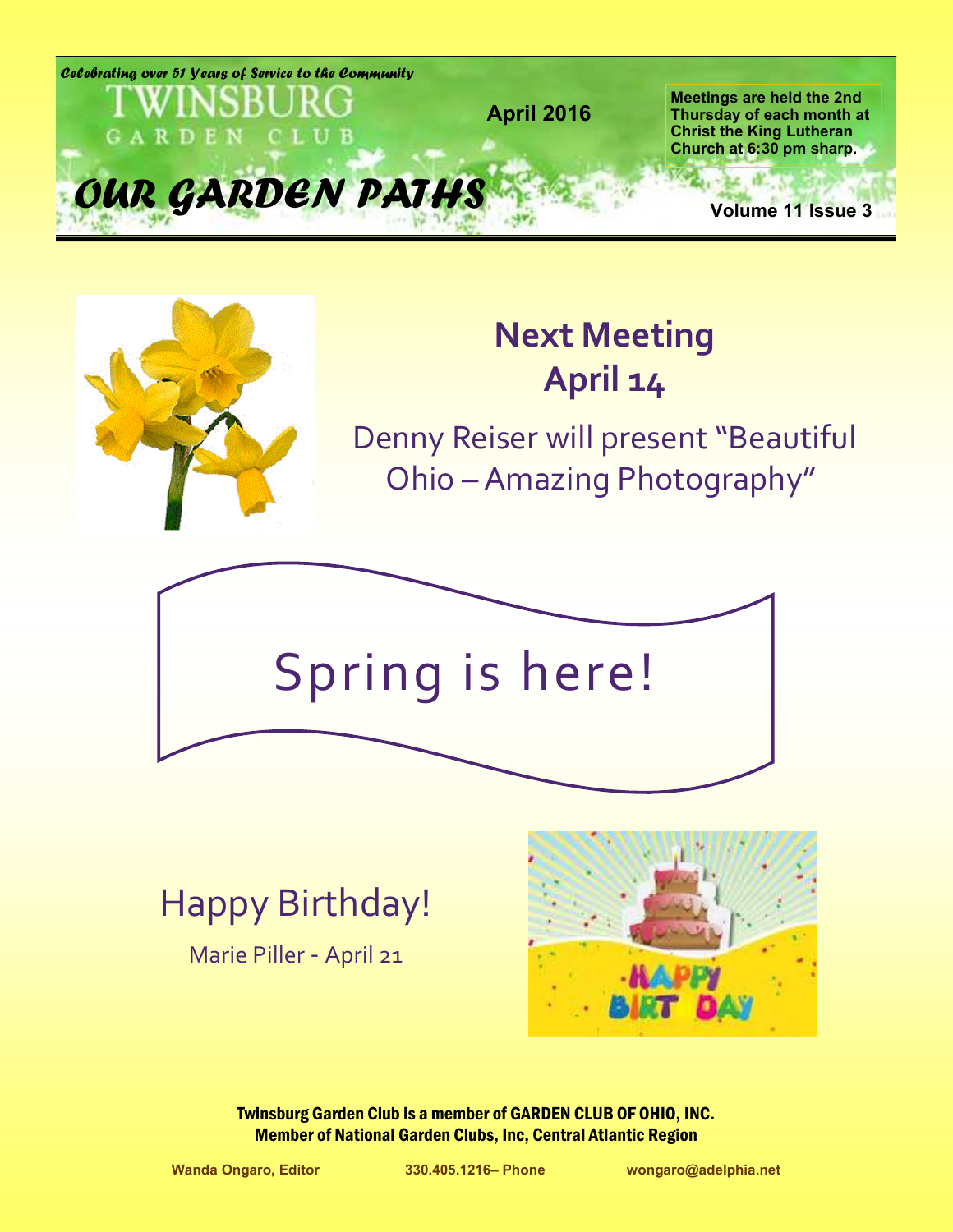## **Last Month's Meeting:**

Project Updates:

Plant Sale: Rose S. would like a committee of members to dig and pot plants at the homes of members who



have a lot of plants to donate. A group will make the work go much faster.

Kollman's Nursery will work with us on the plant sale. The longtime owners have retired and their daughter and son-in-law are taking over the business.

Yearbook / Handbook: The beautiful yearbooks were available for members.

Please advise Judy F. of corrections or additions She has been doing this since 2004! Great job!

- Library Garden Books: Denise H. is working with a Twinsburg Public Library librarian to select garden related books that TGC will donate to the library.
- Tour of Homes: Virginia S. and Karen M. are in the process of contacting people who would like to have their gardens in the Garden Tour. Our tour will be the week after the Master Gardeners' tour.
- Education: Sue D. talked about the Creative Early Learning Center that wants to partner with TGC to create a vegetable garden for the children so that they can learn about gardening and nutrition through hands-on experiences. Kristen B. and her son will be involved in this project. Other members are encouraged to participate in this endeavor, which allows us to help the next generation appreciate gardening and growing food.

#### Other News:

- Rose S. talked about Bluestone Perennials, located in Madison, Ohio. She goes to the nursery and picks up bundles of plants, so if a member wants to order something, Rose could bring the order to Twinsburg.
- Nancy K. showed us glass flowers that she makes from vintage dishes. We can sell them at our plant sale and she will donate a portion of the proceeds of that day to the club.

#### Reminders:

Twinsburg Garden Club shirts are available for \$20. Aprons are \$10. Deadline for submission of scholarship applications is April 22.

#### Presentation:

Favorite Perennials: Plants, Shrubs & Trees for the Home given by Stanley Stine

#### Hostesses:

Nancy Kinser & Valerie Wales

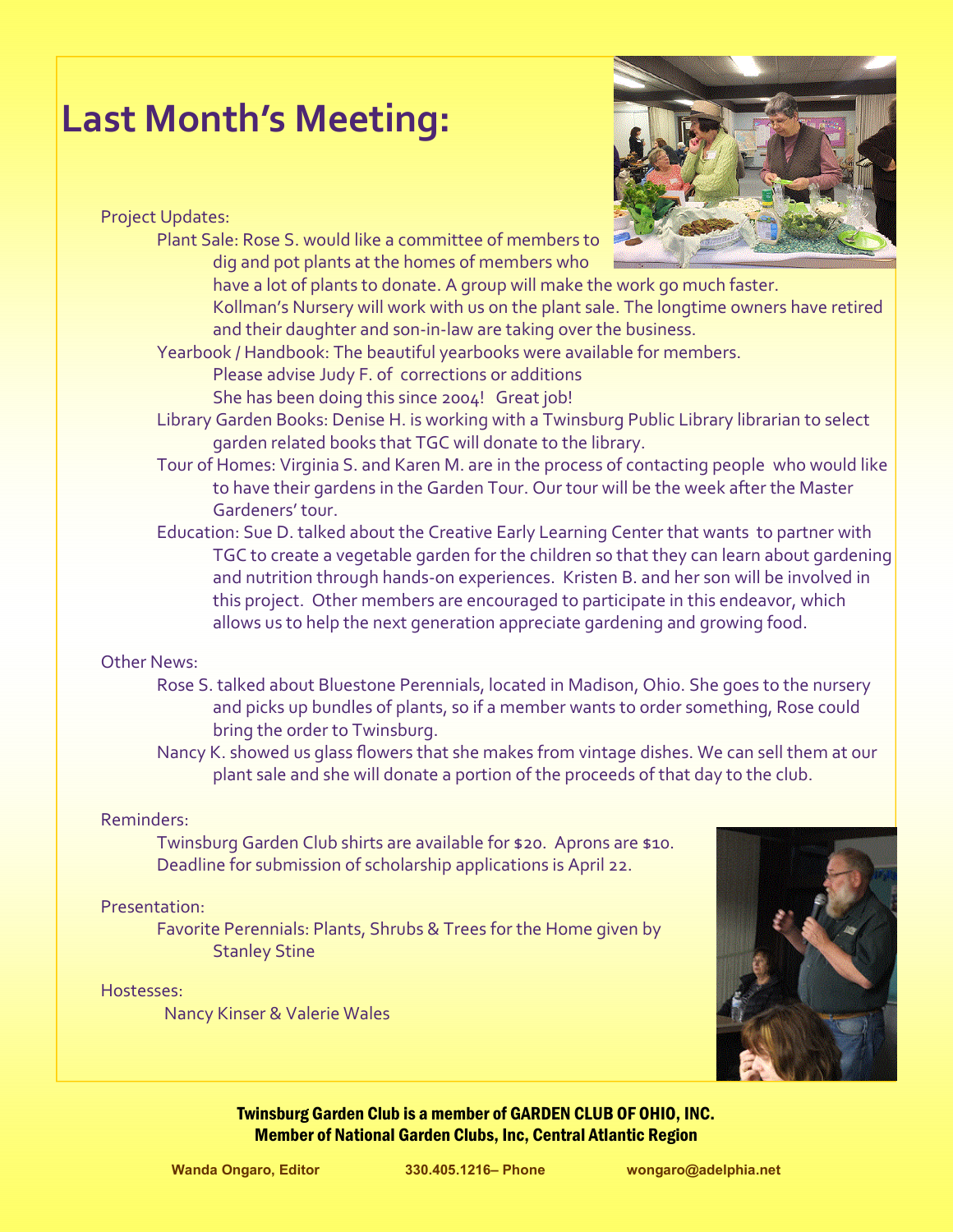# **Other News**

**Karen Murphy** had a serious fall and is in a neck brace. She broke bones in her neck and will require surgery. Naomi S. and Ada P. are setting up a garden cleanup group to help Karen. Her gardens are spectacular. The date is Saturday April 23rd at 10:00AM. Let Naomi or Ada know if you can help. Karen is going to make a list of things she wants done and Steve will be there to help direct us. We would like the ladies to bring their own garden tools and their own water to drink.

**Native Plant Education Program.** On two recent Sunday afternoons, January 10th and 24th, TGC member Marcia Carsten hosted two interactive programs on native plants at the Twinsburg Public Library. Marcia has extensive knowledge and passion for native plants. This program was offered free to the public with the library's support. Marcia set up a table with many library books on the subject as well as a large trifold education board and handouts on all aspects of native plants. The event was attended by nearly twenty people. Throughout the program Marcia encouraged questions and interacted with the attendees. Those that wanted more information or had questions gave Marcia their email addresses. Thanks to all the members that assisted with this presentation. Hopefully, Marcia will host more programs, you don't want to miss it.

Native trees, shrubs and plants are those that grow naturally in the area with no human intervention. While they may thrive and reproduce in the area, species that were brought in by traveling humans are not native. Choosing native plants for a home garden has several advantages. They have built up a resistance to insects and diseases that are prevalent in the area. They will thrive in our climate. They have deep roots that break up clay soil and require very little attention. And the bonus is they attract pollinators!

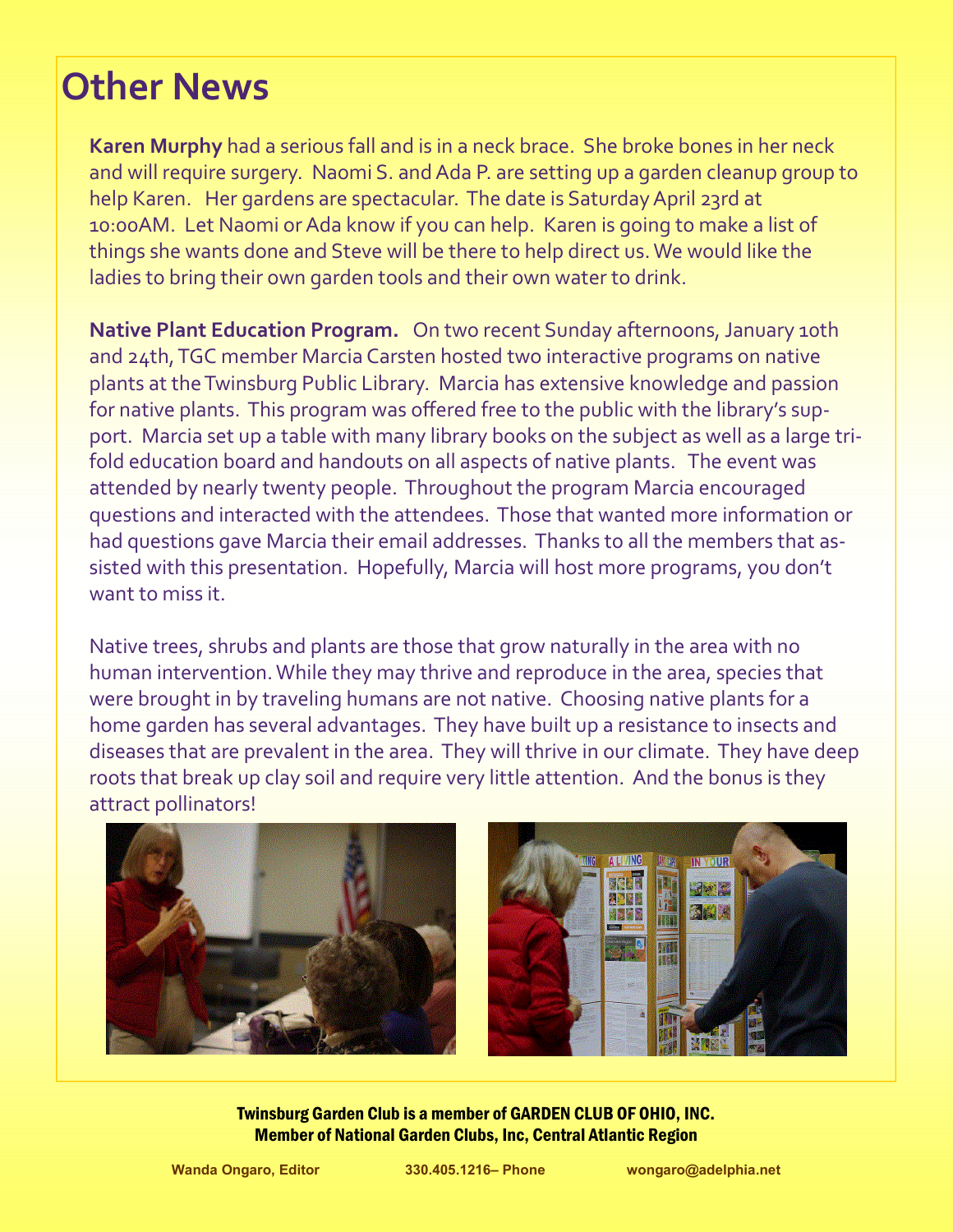# **Upcoming Events**

Straw Bale Gardening April 16 — 10:00 AM Manda's Plant Farm

Five Unusual Veggies You Should Be Growing April 23 — 10:00 AM Manda's Plant Farm

## GCO Spring District Meeting

April 27 — 10:00 AM Cuyahoga Falls Public Library Several interesting talks plus lunch. Fee is \$20 for members. Pay fee to Marlene H. by April 19th.

### Behind the Scenes in the Greenhouse

April 30 — 10:00 AM Manda's Plant Farm

## Cleveland Metroparks Native Plant Sale

May 7 and 8 — 10:00 AM to 4:00 PM North Chagrin Reservation Auditorium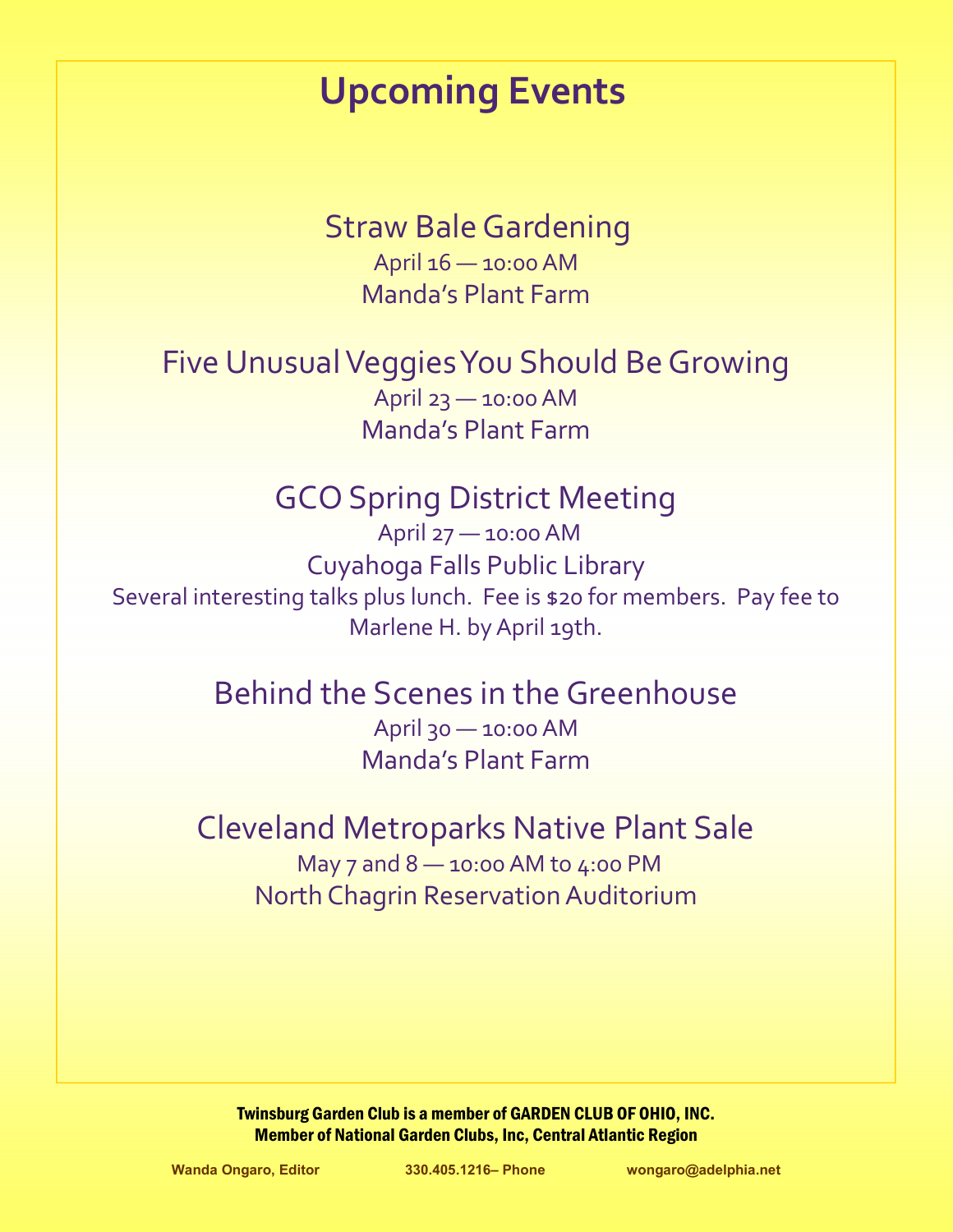# **Preparing Your Garden for Summer**

As the sun starts to shine more often and it seems that winter might finally end, we all look at our gardens and make plans for the summer. But before we get carried away with dreams of garden picnics and pitchers of freshly squeezed lemonade, we have to do a little work to get the garden ready. Here are some steps to take:

### **Clean Gardening Tools**

Give your tools a clean and a sharpen! Caring for your garden tools not only helps preserve them, it saves you money in the long run and helps prevent the spread of disease. Dirty pruners may introduce bacteria and fungi to fresh pruning wounds. Sharpening your tools will also improve their performance; they'll be easier to work with and will give cleaner pruning cuts. Make sure your hand tools like shovels, hoes, and trowels don't have cracked or dry handles and/or rusted metal parts. Sand down the handles and rub them with linseed oil.

#### **Prune**

Spring blooming trees and shrubs should not be pruned in late winter; their flower buds are ready to open as temperatures warm. Weigela, spirea, hydrangea and nonflowering evergreens can be pruned. Cutting back shrubs and perennials is best done early in the year. Start by hand pruning back to the start of new growth, using shears or loppers. Make sure your cuts are just above dormant buds or close to the main trunks of the plants. The direction of the bud will indicate which way the tree will grow, so think about the shape you want before getting lopper-happy. When you're pruning, stay safe on a sturdy ladder.

Roses really benefit from an early spring chop and will ensure you've got plenty of luscious blooms later on. Rose pruning tips: prune roses just before they start to bud out, keep your pruners sharp for a clean cut, and cut just above buds, keeping the cut at an angle to make sure water can't pool on the bud.

### **Sow Seeds**

Depending on the germination period, you can start to sow the seeds of plants you want to plant this summer. For best results, they should be grown in a heated propagator or similar. Create the seed beds: moisten compost in small pots and sow your seeds with plenty of space around them. Don't be tempted to crowd them in, you'll get much stronger seedlings if you give them enough space. Cover with a thin layer of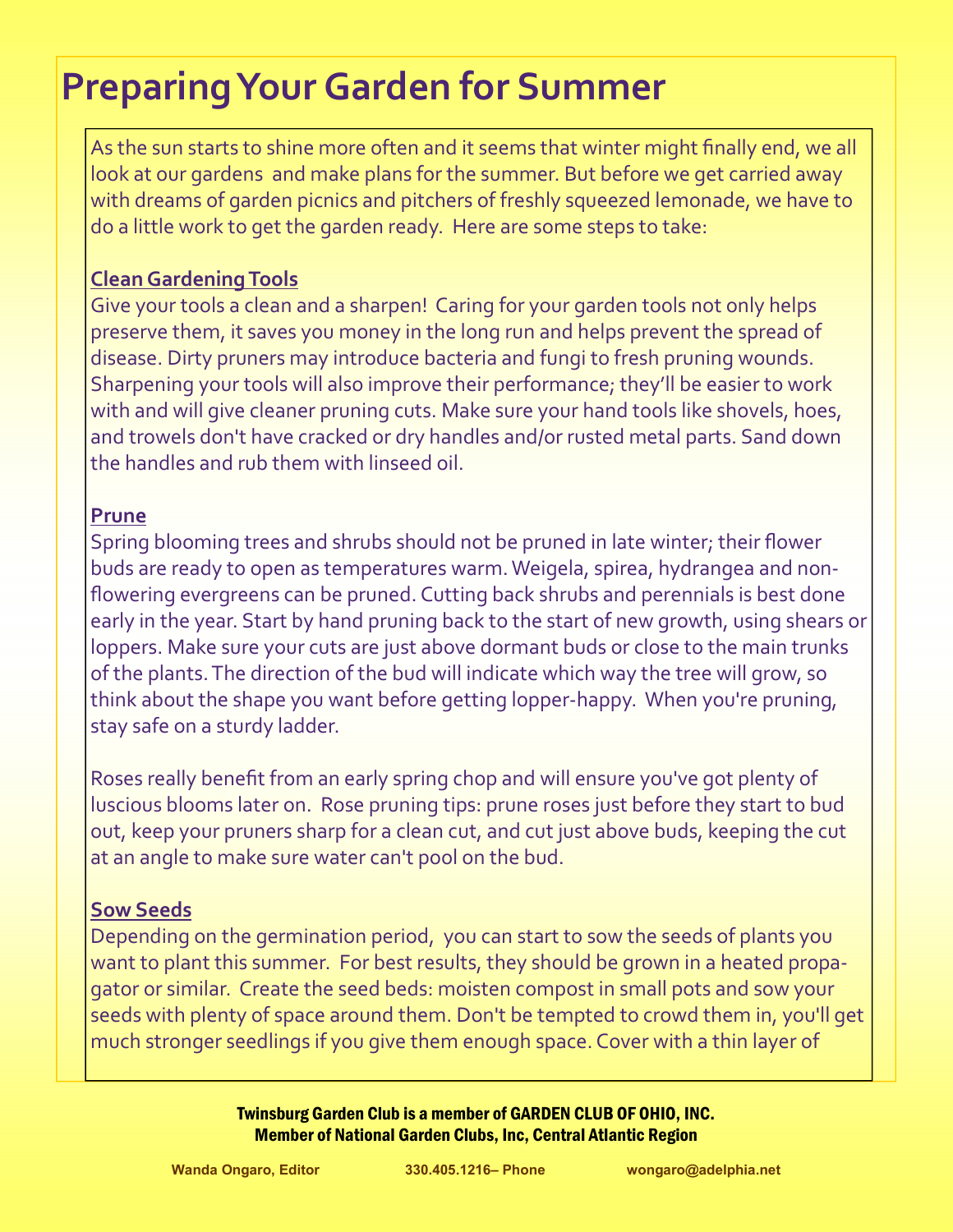# **Preparing Your Garden for Summer**

### **Sow Seeds (Continued)**

compost and a sheet of glass or a transparent propagator lid, for warmth. When the seedlings have grown their first proper leaves, you can transfer them out to a seed tray and remove the transparent lid. When the seedlings are sturdy-stemmed you can transfer them into larger pots or out into the garden.

#### **Prepare Beds and Borders**

Months of neglect and terrible weather conditions lead to a garden full of leaves, sticks and plant skeletons! Rake up leaves and other debris from your beds. Once new growth begins, it becomes difficult to thin ornamentals without damaging the plant. Plant skeletons can be added to the compost if you are sure they do not harbor any plant disease. When it's dry enough, 'top dress' beds. Top dress garden beds with compost or well-seasoned manure. Resist the urge to dig the bed; established beds have a complex soil ecosystem which is best left undisturbed. Nutrients added from the top will work their way down into the soil. For new beds, spread a 6-inch deep layer of organic matter (e.g. peat moss, compost, rotted manure) and work in deeply. Plants growing in deep, rich soil are less likely to suffer from summer drought. Neaten up the edges of your beds with a lawn-edger.

#### **Kill the Weeds**

Weeds are every gardener's worst nightmare. Any weeds which appear in your garden beds will be easiest to remove now, as the roots are shallow. Manually pulling up weeds from dry soil (wet soil is too heavy and sticky) is time consuming but it's the best way to ensure they don't come back. Use a fork to help loosen the roots so you can pull the whole root out in one go, and remember to wear gloves to protect your skin. As the ground begins to warm, many weeds are lurking beneath the surface just waiting to germinate. Apply a registered preemergent herbicide or apply a thick layer of mulch to keep them from sprouting. A clever weed luring trick is to use clear plastic on the ground to warm the soil and encourage early weed growth. You can then rip out all the weeds before you plant your new annual plants and seeds.

### **Divide Perennials**

For easier handling try to time the division so emerging shoots are only 2 to 4 inches tall. For larger perennials, use a spade to divide the root mass. Peonies and spring blooming bulbs should be divided in the fall.